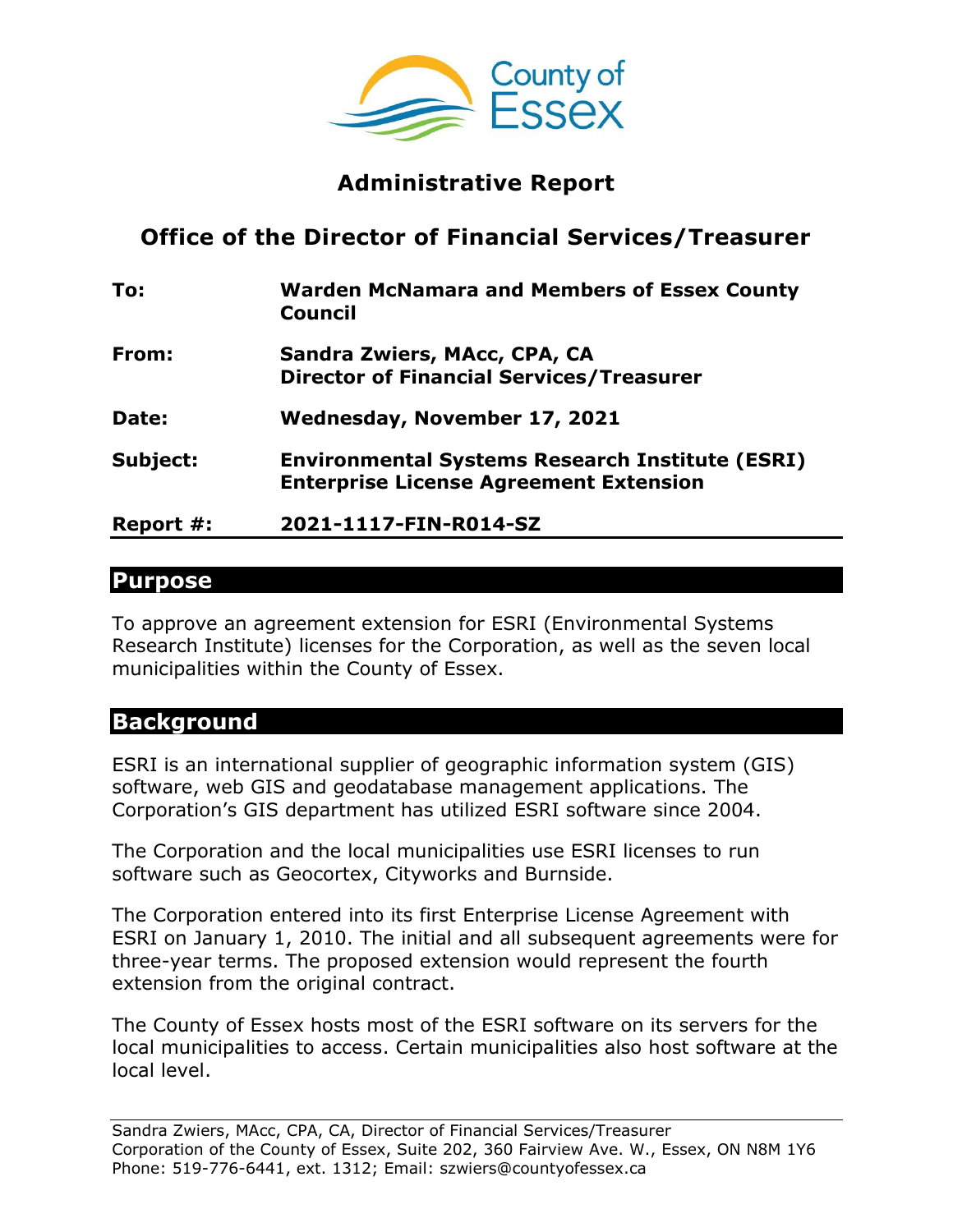#### **Discussion**

The proposed agreement extension would be for a three-year term commencing January 1, 2022 and ending December 31, 2024 with a total contract value of \$590,000 plus applicable taxes.

Appendix A (Table 1) illustrates the annual cost over the three-year term. The Corporation pays the full contract amount and invoices the locals for their share on an annual basis.

Since inception, the Corporation has subsidized the overall license cost to make fees at the local level more affordable. The amount paid by the Corporation is proposed to remain unchanged at \$80,000 annually. (If the Corporation only paid for the licenses it requires the annual cost to the County would be approximately \$55,000 in 2022.)

Each municipality establishes the level of service they require and the cost allocation in Appendix A (Table 2) reflects the number of licenses requested by GIS staff at the local level. The proposed contract value for the upcoming three-year period has been communicated to each municipality for inclusion in draft 2022 Budgets.

### **Financial Implications**

In accordance with Policy #19-003 (Procurement Policy), direct sourced payments exceeding \$300,000 require approval by County Council.

The justification to continue the contract with ESRI rather than competitively bid this service is based on CFTA Article 513 Section (c) (i) which states:

 A change of supplier for such additional goods or services cannot be made for economic or technical reasons such as requirements or interchangeability or interoperability with existing equipment, software, services or installations procured under the initial procurement.

### **Recommendation**

That Essex County Council approve the direct award of an Enterprise License Agreement Extension for the period of January 1, 2022 to December 31, 2024 to Environmental Systems Research Institute (ESRI) at a value of \$590,000 plus applicable taxes.